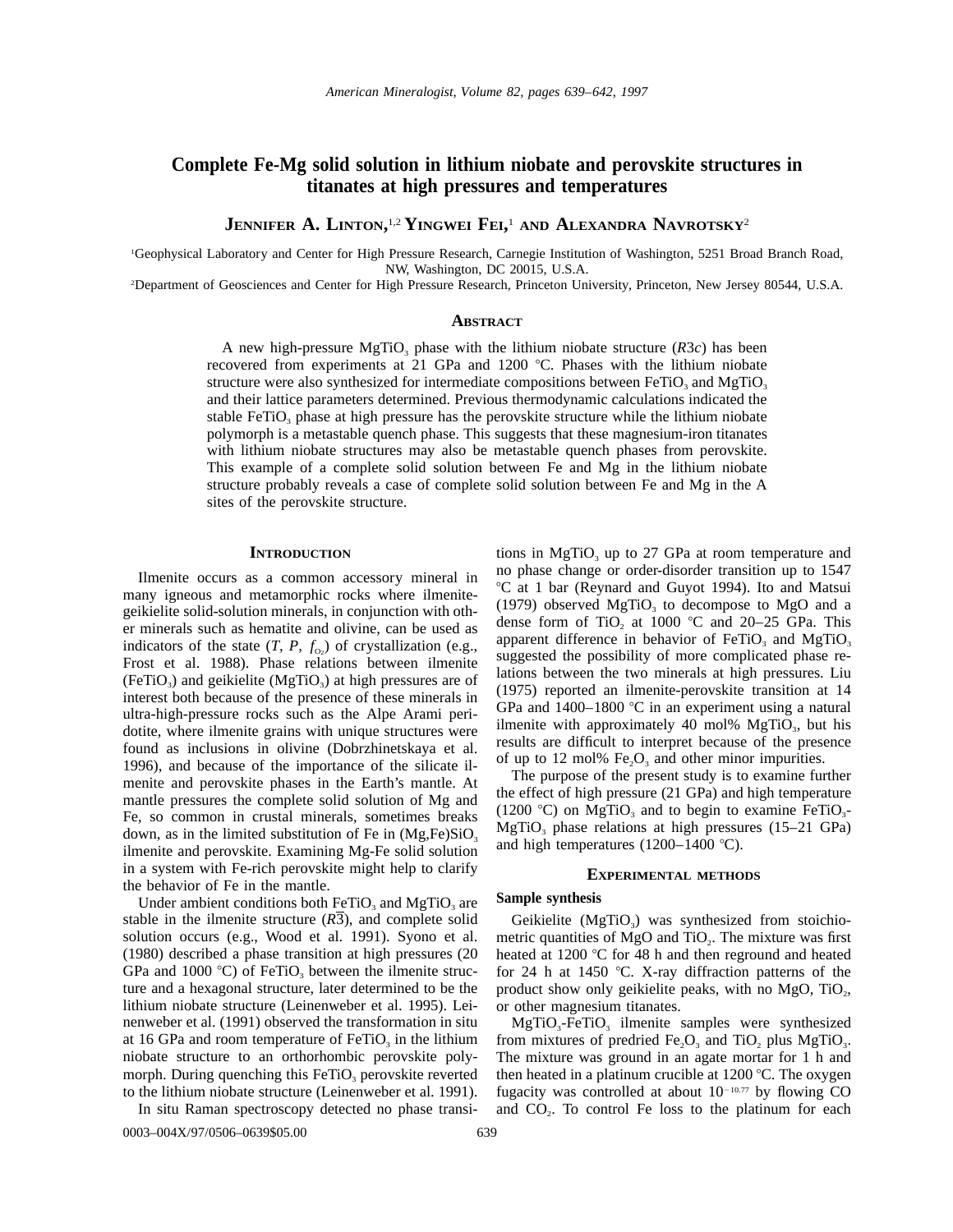|                                | MgTiO <sub>2</sub> | $(Mg_{0.8}Fe_{0.2})TiO3$ | $(Mg_{0.5}Fe_{0.5})TiO3$ | $(Mg_0,Fe_0,TTiO_3)$ | FeTiO <sub>2</sub> * |
|--------------------------------|--------------------|--------------------------|--------------------------|----------------------|----------------------|
| <i>a</i> (Å)                   | 5.07580(24)        | 5.08516(46)              | 5.10126(39)              | 5.11470(26)          | 5.12334(5)           |
| c(A)                           | 13.71325(90)       | 13.72435(171)            | 13.73818(156)            | 13.75560(107)        | 13.76020(17)         |
| $V(A^3)$                       | 305.970(34)        | 307.349(62)              | 309.610(61)              | 311.638(43)          | 312.796              |
| $R_{wp}$                       | 0.1263             | 0.1429                   | 0.1223                   | 0.1163               |                      |
| $R_{\scriptscriptstyle\alpha}$ | 0.0945             | 0.1108                   | 0.0867                   | 0.0845               |                      |
| $\chi^2$                       | 1.346              | 1.393                    | 1.827                    | 1.888                |                      |

**TABLE 1.** Unit-cell and refinement parameters for lithium niobate structures

composition two lots were reacted in the same crucible and the first was thrown away. The purity of the products was confirmed by XRD and microprobe. The molar  $Fe<sup>3+/</sup>$  $Fe<sub>tot</sub>$ , determined through Mössbauer spectroscopy (details of Mössbauer technique given in Fei et al. 1994), was < 0.05 both before and after the high-pressure synthesis.

#### **High-pressure experiments**

Experiments were performed in a multi-anvil press at the Geophysical Laboratory. Two types of assemblies were used; preliminary experiments used a 4 mm long rhenium foil combination sample capsule and furnace with a thermal gradient of  $> 200$  °C. Temperature was measured in the middle of the capsule (the hot zone) with a W5%Re-W26%Re thermocouple. In subsequent experiments pure  $MgTiO<sub>3</sub>$  samples were run in platinum capsules, whereas samples containing Fe were run in gold or molybdenum capsules. The capsules (0.5–1 mm in diameter by 1–2 mm in length) for this assembly were separated by a MgO sleeve from a rhenium foil heater and have a thermal gradient of  $< 50$  °C. Temperature was measured with W5%Re-W26%Re (type C) thermocouples. Both sample assemblies were set in pressure media of MgO octahedra with 8 or 10 mm edge lengths (smaller assemblies were used for higher pressure runs). Eight tungsten carbide cubes with a corner truncation of 3 or 5 mm applied pressure on the cell. Samples were fully pressurized at a rate of 2–2.5 GPa/h and then heated at 20 8C/min. At the end of the experiment, samples were thermally quenched by cutting off power to the furnace, then slowly depressurized. The pressure calibration at high temperature (e.g., 1200 °C) was established by determining the phase relations in the Mg-Si-O system. Details of the pressure calibration and determination of the thermal gradient of the cell are given by Bertka and Fei (1996).

### **Analysis of products**

After the experiments the samples and capsules were embedded in epoxy and polished to examine the length of the capsule. Major-element mineral analyses were acquired using a JEOL JXM 8900 microprobe. An acceleration voltage of 15 kV and a beam current 20 nA were used. The locations for analysis and imaging were obtained in back-scattered electron mode.

X-ray patterns were obtained on a Scintag XDS-2000 powder diffractometer using Cu*K*a radiation with a solidstate Ge detector. Data for lattice parameter calculations

were collected from 3 to 120 $^{\circ}$  2 $\theta$  for MgTiO<sub>3</sub> and 10 to  $70^{\circ}$  2 $\theta$  for the intermediate compositions. Data collection was in step-scan mode with a  $0.02^{\circ}$  step size and a 6 s count time. Because of the small volume of the sample (3–4 mg) the Soller slits were adjusted to minimize the area irradiated and to maximize intensity.

## **RESULTS**

Pure geikielite starting material, after being held for 3 h at 21 GPa and 1200  $\degree$ C in the large thermal gradient assembly, changed color from white to gray in the hot zone of the sample capsule. Microprobe analysis detected no contamination of the sample and showed a stoichiometric  $MgTiO<sub>3</sub>$  composition throughout the sample capsule. However, a very small amount of reduction of  $Ti<sup>4+</sup>$ to  $Ti^{3+}$  (<0.5%) could account for the gray color and would not be otherwise detectable in our work.

The gray crystals from the middle of the sample were analyzed using powder X-ray diffraction. Disappearance of  $h0l$  peaks with  $l =$  odd from the starting material pattern indicated the presence of a  $c$  glide. We used  $FeTiO<sub>3</sub>$ in the lithium niobate structure (Leinenweber et al. 1995) as a starting model and refined the structure of the highpressure  $MgTiO<sub>3</sub>$  using the Rietveld refinement program GSAS (Larson and Von Dreele 1988). Displacement parameters were set at reasonable values and not refined. A fit to the lithium niobate structure (*R*3*c*) was achieved with  $R_{wp} = 0.1278$  (Table 1). The volume of the new phase  $(305.97 \text{ Å}^3)$  is 0.5% smaller than MgTiO<sub>3</sub> in the ilmenite structure, which has lattice parameters:  $a =$ 5.05478(26),  $c = 13.8992(7)$  Å (Wechsler and Von Dreele 1989). Mg is on site 6*a* with  $z = 0.2854(7)$ , Ti is also on site 6*a* with  $z = -0.0022(7)$ , and O is on site 18*b* with  $x = 0.0556(14)$ ,  $y = 0.3560(40)$ , and  $z = 0.0718(14)$ .

Three lithium niobate phases with compositions intermediate between FeTiO<sub>3</sub> and MgTiO<sub>3</sub>, 20, 50, and 80 mol% geikielite starting material, were synthesized at 15, 16, and 21 GPa, respectively, and  $1250-1350$  °C. Although microprobe analyses of the products found them to be fairly homogeneous  $(Mg_{0.19(2)}Fe_{0.81(2)}Ti_{1.000(9)}O_3,$  $Mg_{0.51(4)}Fe_{0.49(3)}Ti_{1.00(1)}O_3$ , and  $Mg_{0.81(3)}Fe_{0.19(1)}Ti_{1.00(1)}O_3$ , the 50 and 80 mol% geikielite samples contained some ilmenite polymorph. This indicates either that  $K<sub>D</sub>$  is close to one for Mg and Fe between the low- and high-pressures phases or that the ilmenite could have formed during the quench, without compositional re-equilibration. The ilmenite content was refined to 11 wt% in the 50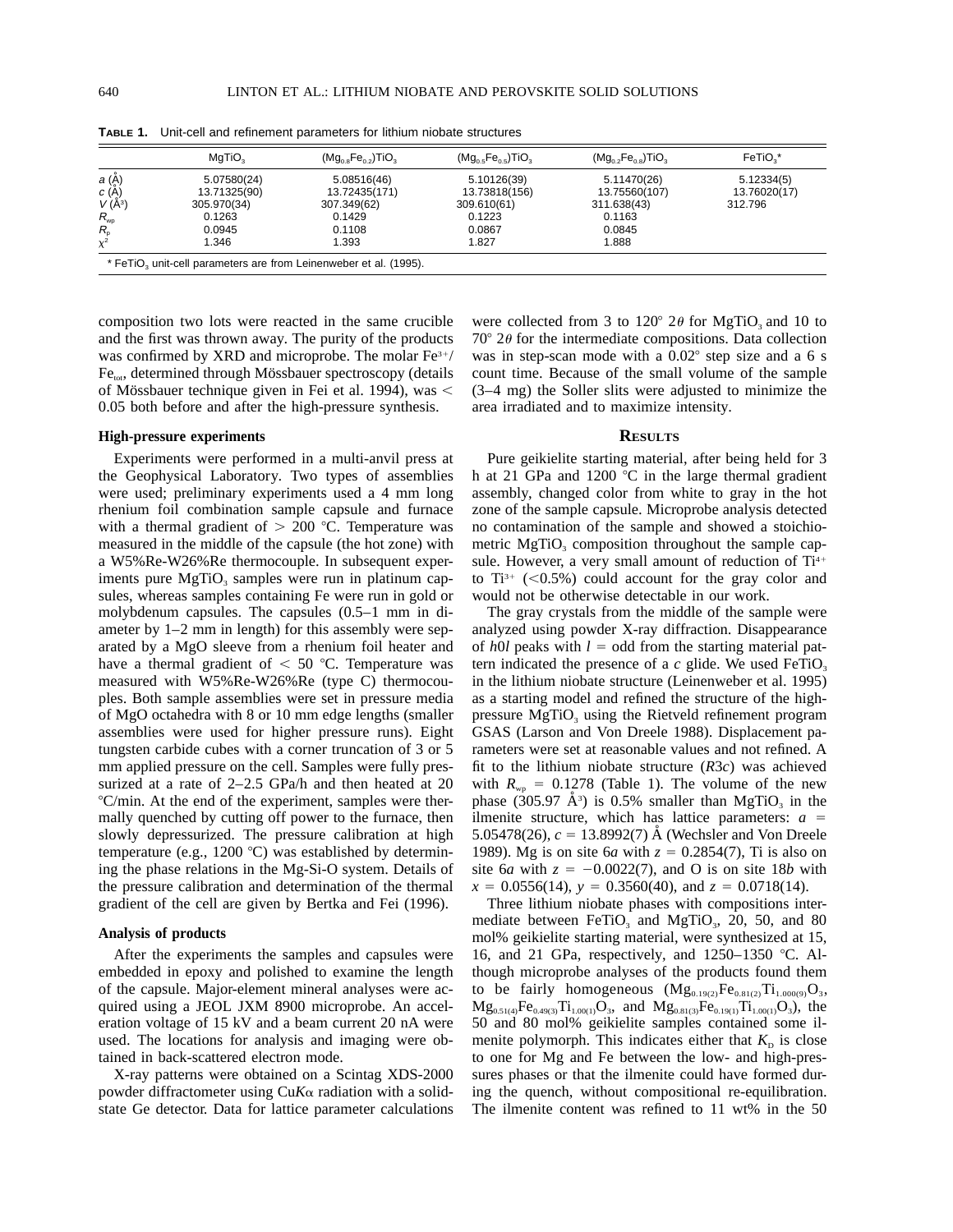

**FIGURE 1.** Unit-cell parameters vs. composition for FeTiO<sub>3</sub>-MgTiO<sub>3</sub> lithium niobate solid solution. Horizontal error bars reflect the compositional variability within each sample charge. Vertical error bars are the same size or smaller than the symbols.  $FeTiO<sub>3</sub>$  data are from Leinenweber et al. (1995).

mol% sample and 36 wt% in the 80 mol% sample. The lattice parameters refined for the lithium niobate phases indicate no significant volume of mixing in the lithium niobate phase solid-solution series (Fig. 1).

### **DISCUSSION**

 $MgTiO<sub>3</sub>$  is one of several ABO<sub>3</sub> compounds, including FeTiO<sub>3</sub>, MnTiO<sub>3</sub>, MnSnO<sub>3</sub>, and MgGeO<sub>3</sub> that form lithium niobate structures at high pressures (Leinenweber et al. 1991; Ko and Prewitt 1988; Ito and Matsui 1979). Three of these compounds,  $FeTiO<sub>3</sub>$ , MnSnO<sub>3</sub> (Leinenweber et al. 1991), and  $MnTiO<sub>3</sub>$  (Ross et al. 1989), have been observed in situ to transform from the lithium niobate structure to a perovskite structure at high pressure and room temperature; upon decompression the perovskite converts spontaneously back to the lithium niobate form. The instability of the perovskite polymorphs possibly results from the comparatively small difference in radius of the A and B cations when compared to more stable perovskite compounds such as  $CaTiO<sub>3</sub>$  (Leinenweber et al. 1991). The synthesis of  $MgTiO<sub>3</sub>-FeTiO<sub>3</sub>$  lithium niobate polymorphs at intermediate compositions indicates the existence of a high-pressure solid solution between the Fe and Mg end-member compositions and suggests that  $MgTiO<sub>3</sub>$  and FeTiO<sub>3</sub> have isostructural highpressure forms.

 $FeTiO<sub>3</sub>$  in the lithium niobate structure has previously been described as a quench phase from a perovskite structure (Mehta et al. 1994; Leinenweber et al. 1991). Mehta et al. (1994) used calorimetry to determine the enthalpy of transformation from lithium niobate to ilmenite. The phase diagram predicted using this enthalpy of transformation and the change in volume between the ilmenite and lithium niobate structures disagreed with the experimentally determined phase diagram of Syono et al. (1980). Mehta et al. (1994) found that the phase diagram of Syono et al. could be more realistically explained as the boundary between ilmenite and the orthorhombic perovskite polymorph of FeTiO<sub>3</sub> described by Leinenweber et al. (1991). If this is correct the  $MgTiO<sub>3</sub>$  with the lithium niobate structure may also be a perovskite at high pressure and temperature, as may the  $(Mg,Fe)TiO<sub>3</sub>$  lithium niobate solid solutions. This would be the first case of a complete solid solution between Fe and Mg, presumably on the A site, in the perovskite structure.

The 50 mol% FeTiO<sub>3</sub> lithium niobate polymorph was synthesized at 17 GPa and 1200  $^{\circ}$ C. Our preliminary estimates of the phase diagram of the  $MgTiO<sub>3</sub>-FeTiO<sub>3</sub>$  join indicate that the phase transition from ilmenite for this composition might occur at a pressure as low as 15 GPa. This is particularly interesting because, in a typical kimberlitic ilmenite, geikielite contents range from 25–60% (Haggerty 1991). Several authors (e.g., Haggerty and Sautter 1990; Ringwood et al. 1992) have suggested that some kimberlites might originate at such high pressures. Examining the crystal structure and textures of ilmenites from these kimberlites might verify their high-pressure origin. Dobrzhinetskaya et al. (1996) found topotaxially oriented  $(Fe, Mg)TiO<sub>3</sub>$  rod-shaped precipitates with orthorhombic crystal structures in olivine, which they proposed as being metastable decomposition structures from perovskite. Because our study shows that the pressure for the transition of the ilmenite to perovskite (or lithium niobate) structure increases with Mg content, these precipitates, if formed from  $(Fe, Mg)TiO<sub>3</sub>$  perovskite, would indicate even greater depths of origin for the Alpe Arami peridotite.

#### **ACKNOWLEDGMENTS**

This work was supported by the Center for High Pressure Research, an NSF Science and Technology Center. We thank Larry Finger for help with the GSAS crystallographic program. We thank Don Lindsley and an anonymous reviewer for their suggestions that improved this manuscript.

#### **REFERENCES CITED**

- Bertka, C.M. and Fei, Y. (1996) Constraints on the mineralogy of an ironrich Martian mantle from high-pressure experiments. Planetary and Space Science, 44, 1269–1276.
- Dobrzhinetskaya, L., Green H.W., and Wang S. (1996) Alpe Arami: a peridotite massif from depths of more than 300 kilometers. Science, 271, 1841–1845.
- Fei Y., Virgo D., and Mysen B.O. (1994) Temperature-dependent electron delocalization in (Mg,Fe)SiO<sub>3</sub> perovskite. American Mineralogist, 79, 826–837.